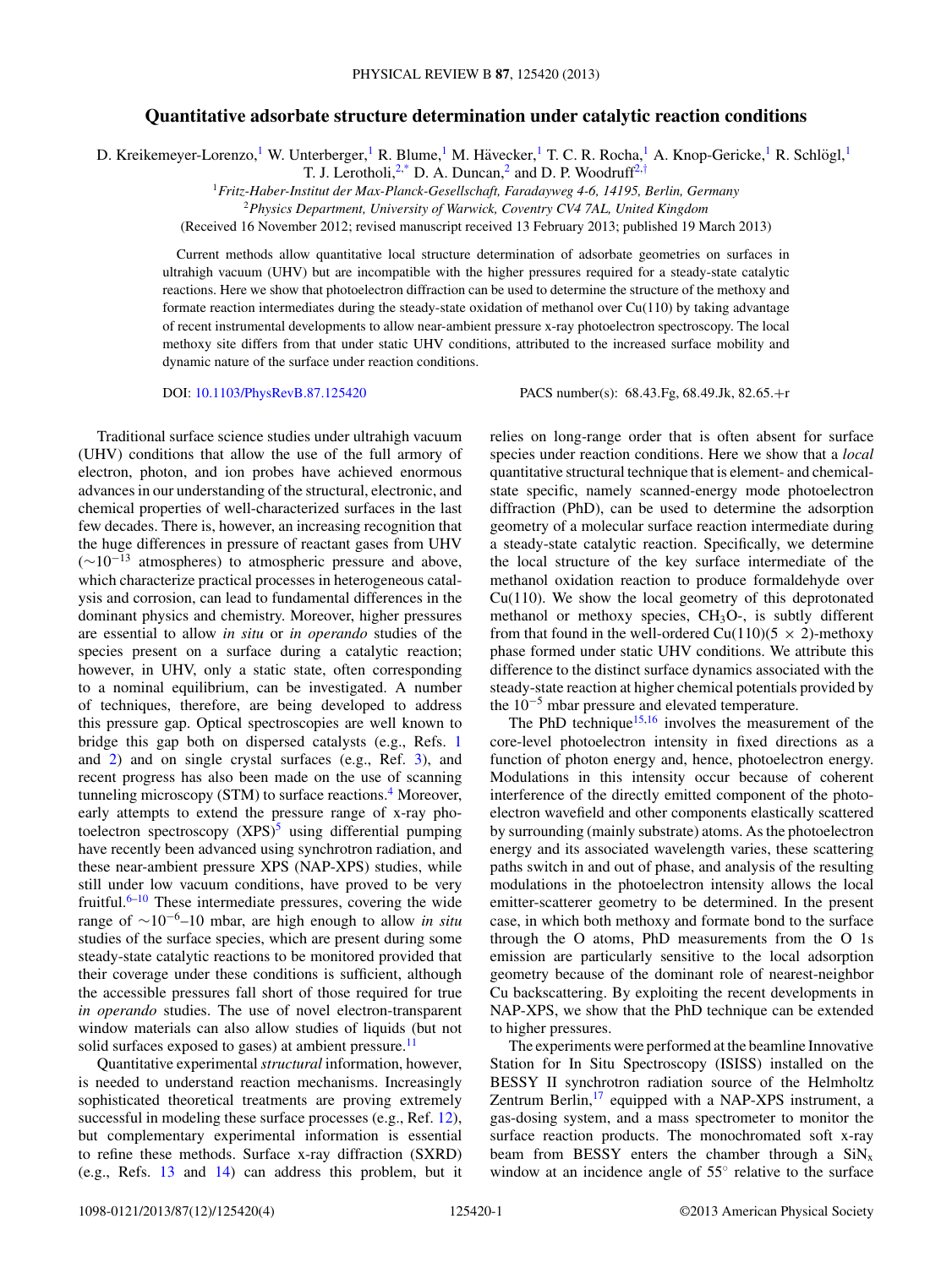<span id="page-1-0"></span>normal along which the photoemission is measured by a hemispherical electron energy analyzer. The Cu(110) sample was cleaned *in situ* by several cycles of 1.5 keV argon ion bombardment and annealing to ∼800 K, together with oxygen treatment to remove residual carbon. XPS and PhD measurements were made while the surface was exposed to a mixture of methanol and oxygen with a ratio of 3:2 at total pressures mainly in the 10−<sup>5</sup> mbar range. O 1s PhD modulation spectra were obtained by measuring photoelectron energy distribution curves (EDCs) of the O 1s peaks, at 4 eV steps in photon energy, over the photoelectron kinetic energy range of 50–350 eV. These data were processed following our general PhD methodology (e.g., Refs. [15](#page-3-0) and [16\)](#page-3-0), in which the individual EDCs are fitted by Gaussian peaks for each chemically shifted component, a Gauss error function (step), and a template background. The final PhD modulation spectra obtained from the integrated area of each peak as a function of photoelectron kinetic energy,  $I(E)$ , are given by  $\chi(E) = (I(E) - I_0(E))/I_0(E)$ , where  $I_0(E)$ , representing the nondiffractive intensity (including instrumentally introduced variations), is obtained from a smooth spline through  $I(E)$ .

The catalytic reaction of methanol with oxygen over Cu(110) has been studied extensively in the past by temperature-programmed reaction spectroscopy (e.g., Refs. [18–21\)](#page-3-0) and direct measurements of the reaction turnover frequency, $22$  while electronic and vibrational spectroscopies (e.g., Refs. [19](#page-3-0) and [22–24\)](#page-3-0) provided direct identification of the surface reaction intermediates. The consensus is that the key molecular surface intermediate is the methoxy species, which produces the desired products of formaldehyde  $(CH_2O)$ and hydrogen after further reaction. An alternative reaction pathway that leads to the undesired total combustion (producing  $CO<sub>2</sub>$  and  $H<sub>2</sub>O$ ) occurs via the formate (HCOO) surface intermediate, which can be created from interaction of methoxy with excess surface oxygen.

The local structures of both the methoxy and formate species on Cu(110) have been determined under static UHV conditions at ∼140 K using the PhD technique. Methoxy is found to bond at short-bridge sites through the O atom (midway between two nearest-neighbor Cu atoms in the close-packed  $[1\overline{1}0]$  azimuth), partly on Cu adatoms and partly on the underlying surface (Fig. 1), with Cu-O bondlengths of 1.98  $\pm$ 0.03 Å and 1.90  $\pm$  0.03 Å, respectively.<sup>[25](#page-3-0)</sup> Formate bonds symmetrically through its two oxygen atoms, centered on a bridging site with its molecular plane perpendicular to the surface, such that the two O atoms are close to atop Cu surface atoms (Fig. 1). $26-28$  NAP-XPS has identified the presence of both methoxy and formate on the surface under methanol oxidation conditions at pressures up to  $\sim$ 5 × 10<sup>-6</sup> mbar,<sup>[22](#page-3-0)</sup> although at significantly higher pressures and temperatures their steady-state surface coverage was too low to detect.<sup>[29](#page-3-0)</sup> Here we show that the local geometries of both species when coadsorbed under these higher-pressure  $(10^{-5}$  mbar), higher-temperature (450 K) steady-state reaction conditions are similar to those found in the UHV experiments. We find, however, that the methoxy species no longer occupies the adatom-bridge sites of Fig. 1.

Guided by the previous results of Zhou *et al.*, <sup>[20,21](#page-3-0)</sup> NAP-XPS measurements of C 1s and O 1s emission were made under a range of different temperatures and total pressures



FIG. 1. (Color online) Schematic diagram showing the local adsorption sites occupied by the methoxy and formate species on Cu(110) under UHV conditions. The methoxy species forms an ordered (5  $\times$  2) structure with equal occupation of the two different bridge sites.

of the reactant gases, monitoring the mass spectrum to identify the lowest temperatures corresponding to significant formaldehyde production. Lower temperatures reduce the amplitude of thermal vibrations of the surface atoms and thus minimize the impact of the Debye-Waller attenuation of the PhD modulations. All NAP-XPS and PhD data presented here were obtained under conditions corresponding to constant rate of production of formaldehyde; specifically, a steady-state increase in the intensity of the peaks in the mass spectra at 29 amu and 30 amu (with contributions from both methanol and formaldehyde), relative to that the peak at 31 amu (only methanol), was observed. XPS data recorded under these reaction conditions at 450 K, and a pressure of  $10^{-5}$  mbar, are shown in Fig. 2. The three surface species that we might expect to see on the surface under reaction conditions are methoxy, formate, and atomic oxygen. Previously reported O 1s (and C



FIG. 2. (Color online) C 1s and O 1s SXP spectra recorded from Cu(110) at 450 K with a total pressure of  $10^{-5}$  mbar under steadystate reaction of methanol and oxygen to produce formaldehyde. The different spectral components corresponding to specific surface species are described in the text.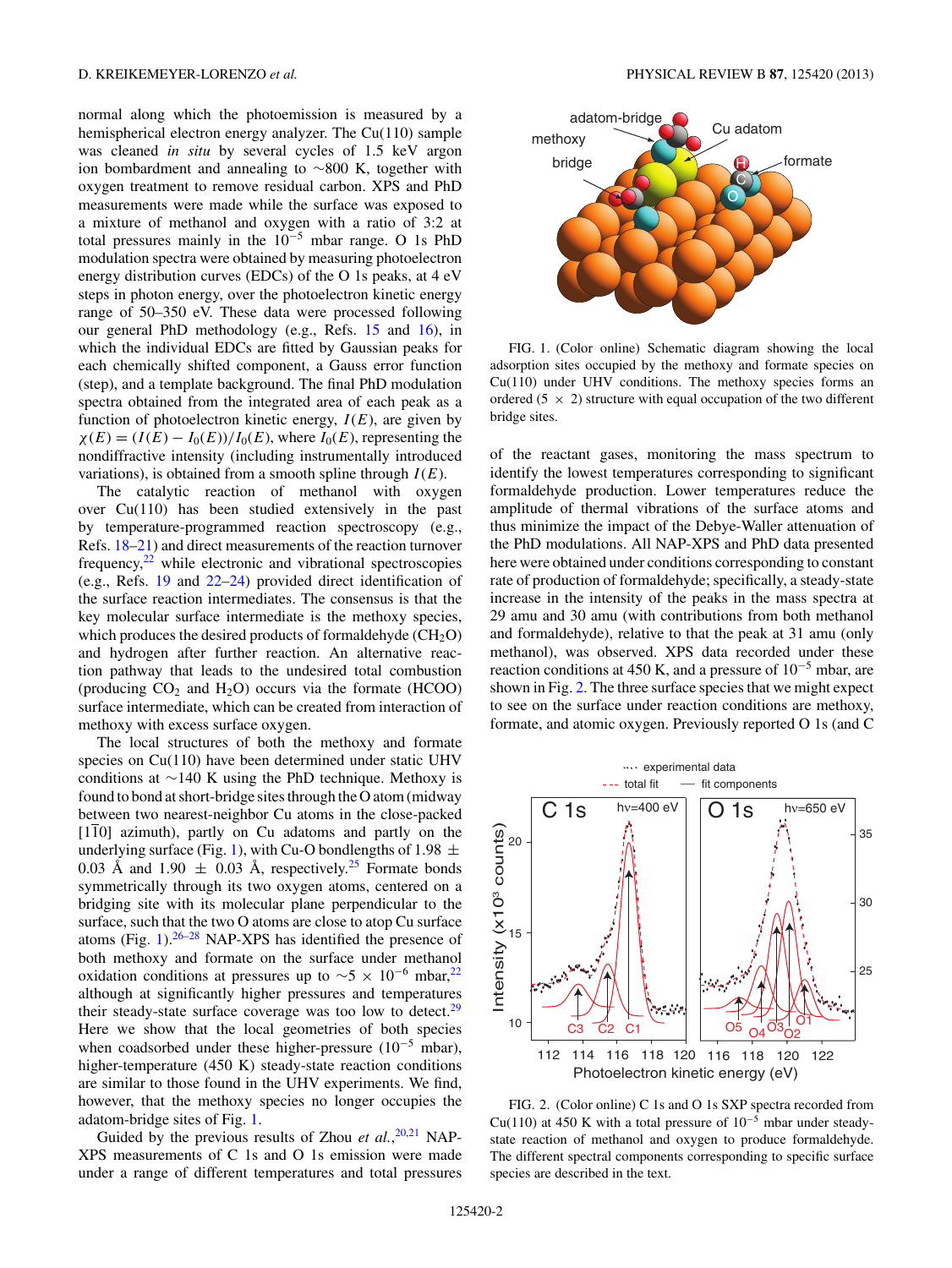1s) chemical shifts for these species vary significantly, $22$  but a consistent fit to a much larger set of spectra, obtained at other temperatures and pressures and showing varying relative contributions from different components, was achieved using a fixed set of chemical shift values. Specifically, O 1s chemical shifts of the methoxy and formate species relative to the atomic O peak were found to be 1.00 eV and 1.65 eV, respectively, with similar peak widths in the range of 0.85 eV to 1.14 eV. Correct peak identification was aided by the fact that the C 1s chemical shift between the methoxy and formate species is  $2.3-2.5 \text{ eV}$ ,  $^{22}$  $^{22}$  $^{22}$ much larger than the value for O 1s. An additional constraint in the consistent simultaneous fitting of both C 1s and O 1s spectra is the known C:O stoichiometry of the methoxy and formate species (1:1 and 1:2, respectively). Following Günther *et al.*,<sup>[22](#page-3-0)</sup> we therefore assign the three peaks in the C 1s spectra to  $CH<sub>x</sub>$  $(C1)$ , CH<sub>3</sub>O  $(C2)$ , and HCOO  $(C3)$ . The O1, O2, and O3 peaks are assigned to O, CH3O, and HCOO, respectively, but the origin of the O4 and O5 peaks is unclear. It is possible that these peaks are associated with molecular water and/or methanol that are transiently present on the surface in the presence of the gas phase. The energy dependence of these peaks showed no modulations above the noise level that would be ascribed to PhD, indicating that they do not correspond to species adopting single high-symmetry sites close to the copper surface.

Figure 3 shows the PhD spectra recorded from the methoxy and formate components of the O 1s spectra under the same conditions as the XPS spectra of Fig. [2.](#page-1-0) Equivalent data obtained from these same species prepared and measured under UHV conditions are also shown for comparison. Both



FIG. 3. (Color online) O 1s PhD spectra recorded in normal emission from the methoxy  $(CH<sub>3</sub>O)$  and formate (HCOO) species on Cu(110). The upper spectra were recorded under steady-state methanol oxidation reaction conditions at 450 K and a pressure of 10−<sup>5</sup> mbar. The lower spectra were recorded in the earlier studies under UHV at 140 K following reaction at 300 K (Refs. [25](#page-3-0) and [28\)](#page-3-0). The structural models associated with the theoretical simulations are described in the text.

spectra from the formate species are dominated by a single long-period modulation, characteristic of normal emission from an atom in a near-atop site, when the scattering is dominated by this nearest neighbor that is located at a favorable ∼180◦ scattering angle. Under reaction conditions, the modulations are weaker, and the fine structure of the UHV measurement is lost in the higher noise level; both effects can be largely attributed to the influence of increased vibrational amplitudes at the higher temperature at which the PhD spectra were recorded. The local adsorption geometry for the formate species is essentially identical under the two different conditions; the results of multiple scattering simulations, shown in Fig. 3, correspond to the same local geometries but with Cu-O bondlengths of  $1.90 \pm 0.03$  Å and  $1.88 \pm 0.05$  Å for the UHV and reaction conditions, respectively. While the two methoxy PhD spectra also show somewhat similar underlying modulation envelopes, there are more significant differences in relative intensities and energies of the different peaks. Under UHV conditions, the methoxy O atom occupies bridging sites on the surface; therefore, normal emission does not correspond to a favored nearest-neighbor 180◦ backscattering geometry. As a result, these PhD spectra do not show a single dominant underlying periodicity. In order to understand the differences between the spectra from the UHV and reaction conditions, multiple scattering simulations for a range of trial structures were performed using the same methods as those of the previous UHV study.<sup>[25](#page-3-0)</sup> Figure 3 shows the best fit to the new experimental data achieved in this way. Minor adjustments to the bond lengths and surface relaxations in the UHV two-site model (Fig. [1,](#page-1-0) which gave a high *R*-factor value of 0.79) failed to produce significant improvement in the fit between experiment and theory. Calculations for alternative sites investigated in the UHV study (shown in Ref. [30\)](#page-3-0) give even worse agreement; however, removing the methoxy from adatom-bridge sites in the UHV two-site model produced the significant improvement shown in Fig. 3 with a much lower *R* factor of 0.44. In this model, the  $Cu(110)$ surface is essentially bulk terminated (with only  $0.05 \text{ Å}$ outward surface relaxation), and the methoxy O atom occupies short-bridge sites with a Cu-O bondlength of  $1.89 \pm 0.08$  Å, essentially identical to the value at this site in the UHV preparation. The two-site model is associated with the ordered  $(5 \times 2)$  phase that occurs under UHV preparation conditions, methanol being deposited on a partially oxygenated surface at 140 K followed by heating to ∼300 K. The PhD data in this earlier study were obtained after recooling to 140 K to avoid the rapid desorption and dissociation found to occur at [30](#page-3-0)0 K in the presence of the incident photon beam. $30$  The constant arrival and desorption of methoxy under reaction conditions in the present measurements evidently allows PhD measurements to be made of surface methoxy at much higher temperatures. Some difference in the local structure under reaction conditions might not be surprising, not only because the long-range ordered phase is unlikely to occur, but also because of the dynamic nature of the steady-state reaction condition. The trapping and releasing of Cu adatoms by the atomic oxygen reactant species and associated higher mobility of Cu surface atoms (enhanced by the elevated temperature) might be expected to lead to a poor availability of nearestneighbor adatom pairs for methoxy adsorption, despite the